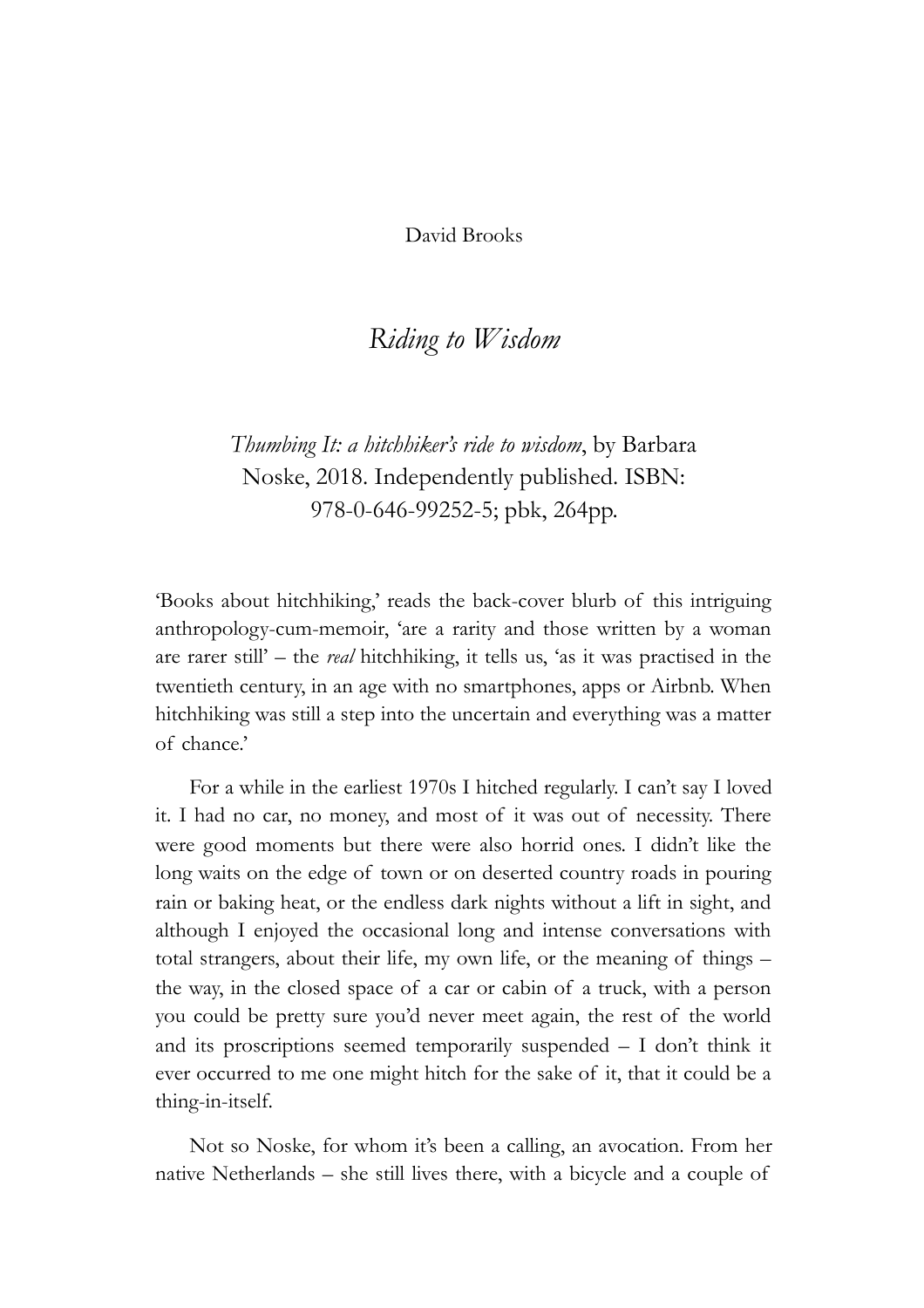horses (one of them an Australian quarter-horse), no driving licence, no smartphone – she has hitchhiked through much of Europe, North Africa, North America, and (especially) Australia. I am in my sixties and I suspect she is too. My hitching days are forty-five years gone. She's probably still at it.

It's not all she does. She's an anthropologist and philosopher, with a particular strength in the relationship between human and non-human animals – her pioneering book *Beyond Boundaries* (1997) was useful to me when I first embarked upon that same path – and those interests shape and enrich the stories she tells in *Thumbing It*, her memoir of a lifetime on the road, at once a collection of hitchhiking memories and encounters ordered more by association than continent or chronology, and a meandering ('vagarious'!) sociology of hitchhiking itself, its character-types, its tricks, its secrets, its mind-sets – a might-have-been how-to for hitchhiking women especially, had not hitchhiking changed as much as one suspects it has.

Why would one hitch, life-long, for the sake of it? An addiction to uncertainty? A need to test, repeatedly, oneself and one's resourcefulness? A compulsion to court and challenge danger? The desire to test one's faith in human goodness and generosity? A mistrust of the social construct? A need to turn one's back on one's 'normal', 'settled' identity, make one's self a cipher, remind oneself of one's essential, unelaborated being? An addiction to that suspended world? 'Status', she tells us early in the book,

counts for little in the unorganised practice of hitchhiking. As a longdistance hitchhiker (though less so as a ride-giver), you are inclined simply to forget your official position, profession, titles and achievements. … Such things are completely irrelevant to the reason you're on the road, to what you do there and to how others regard you. It isn't a name or a profession standing there with its thumb stuck out, but a flesh and blood person. On the road, you bask in the luxury of anonymity and insignificance.

It is something *existential* then? Perhaps even – against all Noske's emphatic atheism – something *religious*? The hitchhiker's life, as she describes it, can seem almost that of a mendicant. She meets, in the Sahara ('the stretch from In Salah to Tamanrasset is the hardest journey I have ever taken'), a Tuareg family who amongst other things offer her a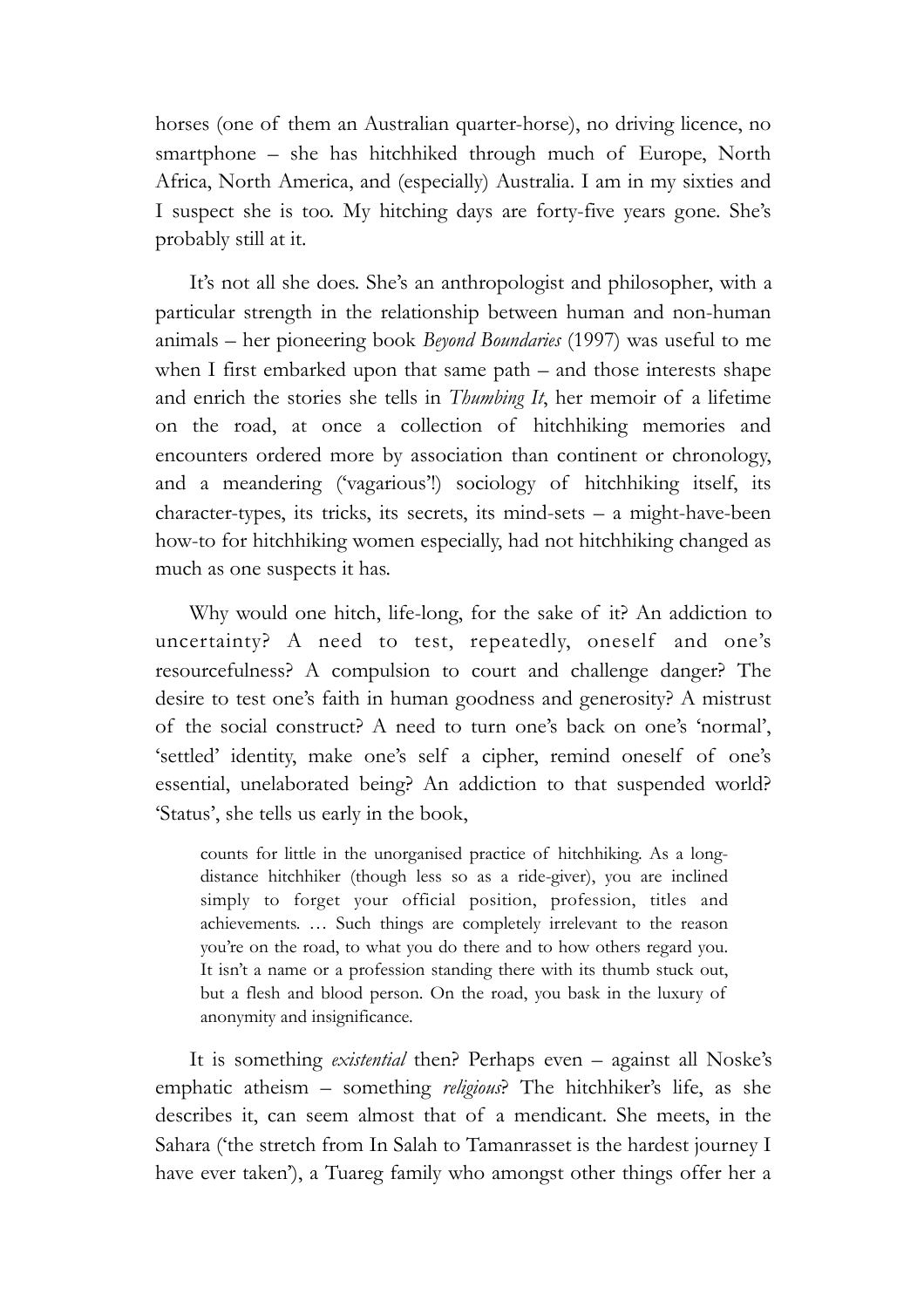tiny cup of goat's milk ('90% of the livestock have TB. But how can you refuse such a precious drink, offered in your honour?'). As she leaves, a very old woman approaches her:

She drew me to her, a mother and friend both, and blessed me. I didn't understand a word she said, but I am sure that is what she did. … The man spoke a little Arabic. Together with the drivers he calculated that the woman must be 102 years old. Her skin was coal black, her hair yellow, her face like parchment: the past, indeed the whole Sahara, was engraved in it. … Now that she lies somewhere in the desert – for she must have died long ago – I still get tears in my eyes when I think of her. A meeting like that only happens once.

'Nomads', that paragraph finishes, in a line one feels might apply as much to Noske herself, or at least the self she is seeking, as to the old Tuareg woman, 'have no address, they travel guided by the stars'.

Although Noske declares more than once that the excitement of the unpredictable and unknown are a kind of drug to her, a yearning drawing her back to the road again and again, and although the book offers ample material in support of any and all of the possibilities I've just suggested, I'm not sure it provides a clear and overriding answer. But then I'm not sure it needs to. If it's a kind of wisdom literature, and I think it is, it's a kind of wisdom-as-byproduct rather than a search-initself, without any of the cloying self-righteousness that can sometimes taint the latter.

Which isn't to say that there isn't something developing here, through all the book's vagaries. Its depth psychology would be something to study. It has some preoccupations, or rather preoccupations *with* preoccupations. With one's being a woman, or rather with one's being a woman in a place or situation into which one, *as* a woman, is told not to venture. And with trucks and truckers. To the point, it sometimes seems, of a deliberate taking-on of the male gaze, almost a staring it down.

Two incidents come to mind as indicative, maybe even pivotal in this regard. In the first, a comic touch, she's in Canada, in a truckers' diner of the 'Husky' chain, fifty miles out of Toronto, with a couple of truckers who ask, embarrassedly, if, as a hitchhiker, she's ever been propositioned: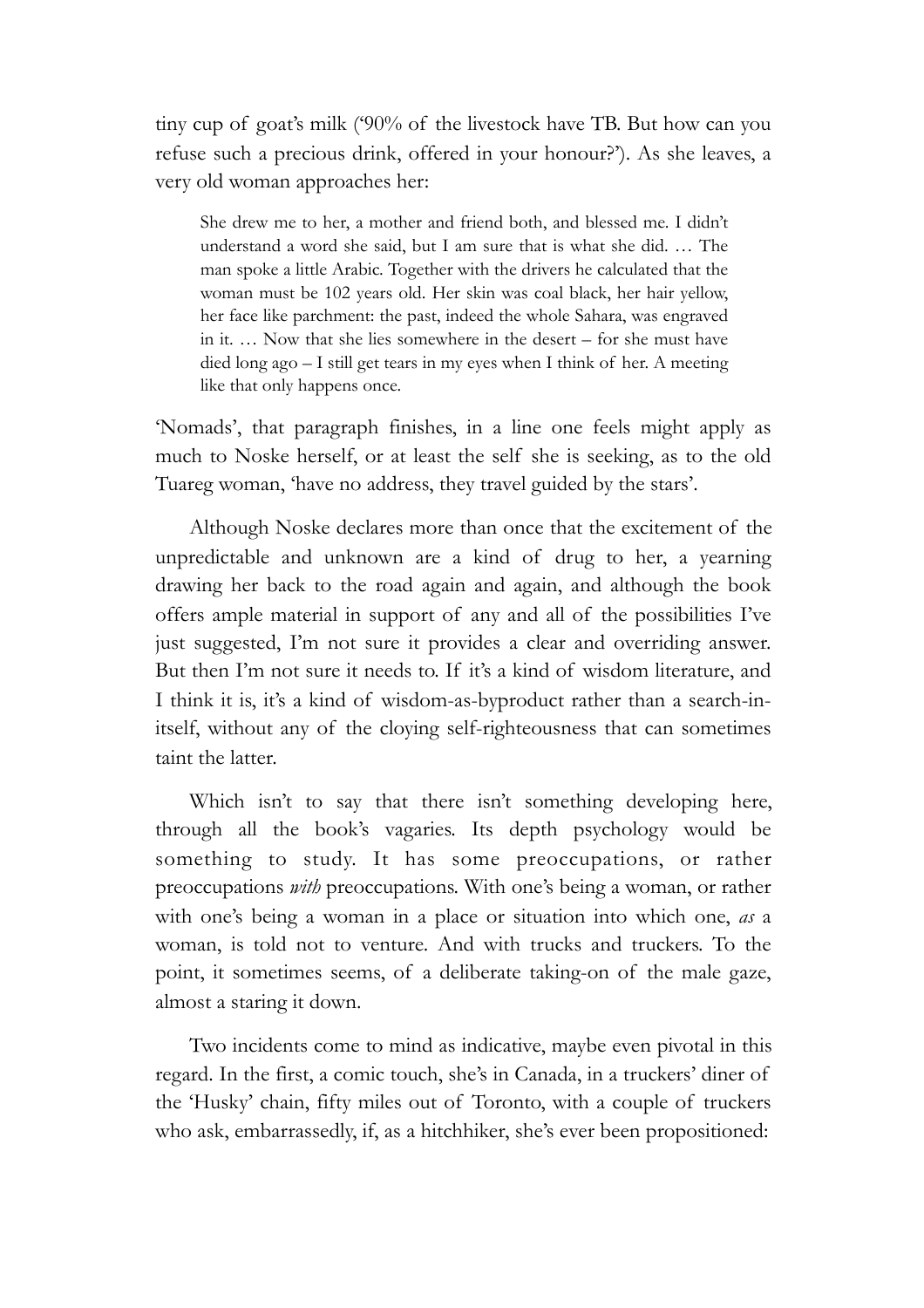other truckers had drawn up their chairs. It looked exactly as if I was giving a lecture, so breathlessly did they sit listening. Had I ever experienced attempts to chat me up?

'Yes', I replied. 'But not nearly so often as you'd think. In Australia, for example, I hitchhiked forty thousand kilometres – the distance round the earth – and it only happened to me three or four times, although the Aussies are much blunter than you are here.'

And I told them how blunt. 'D'you wanna screw?' 'No, I'm not interested.' 'Oh, fair enough, mate.'

To my great pleasure a vehement discussion broke out at once.

'A little lesson in feminist ethics' she writes, rounding off the section. 'In a Husky truck stop. On a Sunday morning. Maybe ethicists should get out of their universities sometimes.'

In the second she's in Australia, in a truck broken down somewhere outside Broken Hill. The trucker gets a lift back to town to look for an auto-electrician and Noske's left, for several hours late at night, in charge of his rig. He comes back empty handed but the next morning manages, with her help at the steering wheel, to get them on the road again. 'You've just started your first truck,' he tells her, and she beams.

These passages give something of the book's flavour, but I think there's more to them. Key moments, if you like, on a trajectory that leads us, 'intently haphazzard' as in the Denise Levertov poem ('Overland to the Islands'), to the book's shocking and perplexing climax, and Noske's probing coming-to-terms (has this whole book been a coming-toterms?).

I won't go into details – reviewers shouldn't be spoilers – except to say that it occurs in the far north of Western Australia, that it involves an awkward and confronting ethical crux, and that, in her coming to terms, Noske reaches a point analogous to that at which, in *The Chapel Perilous*  (1971), her feminist anthem, Dorothy Hewett once arrived, and expressed as *answering to one's own blood direct* – learning, in a time when one can't trust the social messages, to listen to one's own gut feeling, and to follow the advice of one's body.

The book is independently published, as a lot of very good books have to be these days. You can order it at any good bookshop, or from